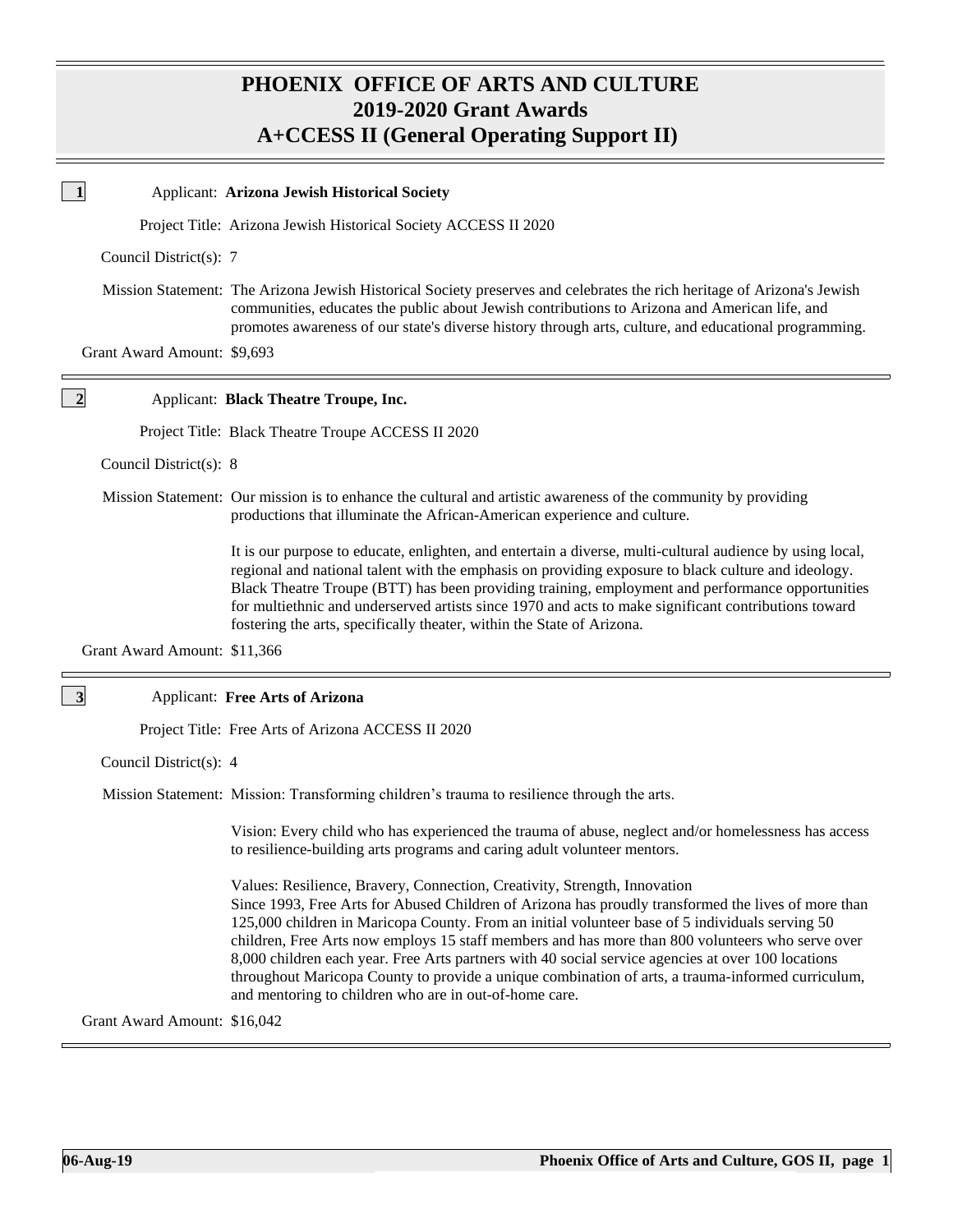| <b>Applicant: Great Arizona Puppet Theater</b> |
|------------------------------------------------|
|                                                |

Project Title: Great Arizona Puppet Theater ACCESS II 2020

Council District(s): 7

**4**

**5**

 Mission Statement: The mission of The Great Arizona Puppet Theater is to advance and promote the art of puppetry; to celebrate the great state of Arizona—its culture, heritage and ecology—through the art of puppetry; to educate children and their families; and to make a positive impact on the cultural climate of Arizona.

> Great Arizona Puppet Theater's vision is to be recognized internationally as one of the premiere puppet theaters in America and an essential part of Arizona's cultural community.

Grant Award Amount: \$11,946

## Applicant: **Jazz in Arizona, Inc.**

Project Title: Jazz in Arizona, Inc. ACCESS II 2020

Council District(s): 7

 Mission Statement: The Nash celebrates the rich tradition and ongoing innovation of jazz by presenting quality live performances, providing unique educational programs, and building a vibrant jazz community in the greater Phoenix area and beyond.

> The Nash has a very special mission and a profound responsibility to ensure the vitality of America's original art form, jazz, for our community and for generations to come.

| Grant Award Amount: \$12,927 |                                                                                                                                                                                                                                                                                                                                                                                                  |  |  |  |
|------------------------------|--------------------------------------------------------------------------------------------------------------------------------------------------------------------------------------------------------------------------------------------------------------------------------------------------------------------------------------------------------------------------------------------------|--|--|--|
| 6                            | <b>Applicant: Phoenix Boys Choir Association</b>                                                                                                                                                                                                                                                                                                                                                 |  |  |  |
|                              | Project Title: Phoenix Boys Choir Association ACCESS II 2020                                                                                                                                                                                                                                                                                                                                     |  |  |  |
| Council District(s): 6       |                                                                                                                                                                                                                                                                                                                                                                                                  |  |  |  |
| Grant Award Amount: \$8,294  | Mission Statement: The Phoenix Boys Choir, through educating boys in the art of singing and performing the finest music<br>in boychoir tradition, develops character, discipline, leadership, global awareness and a strong<br>commitment to excellence, thereby contributing to the greater Phoenix musical life and enriching<br>Arizona's cultural reputation nationally and internationally. |  |  |  |
| $\overline{7}$               | <b>Applicant: Phoenix Center for the Arts</b>                                                                                                                                                                                                                                                                                                                                                    |  |  |  |
|                              | Project Title: Phoenix Center for the Arts ACCESS II 2020                                                                                                                                                                                                                                                                                                                                        |  |  |  |
| Council District(s): 7       |                                                                                                                                                                                                                                                                                                                                                                                                  |  |  |  |
|                              | Mission Statement: Phoenix Center for the Arts provides Arts and Culture opportunities for all through education,<br>programming, and advocacy.                                                                                                                                                                                                                                                  |  |  |  |
| Grant Award Amount: \$7,000  |                                                                                                                                                                                                                                                                                                                                                                                                  |  |  |  |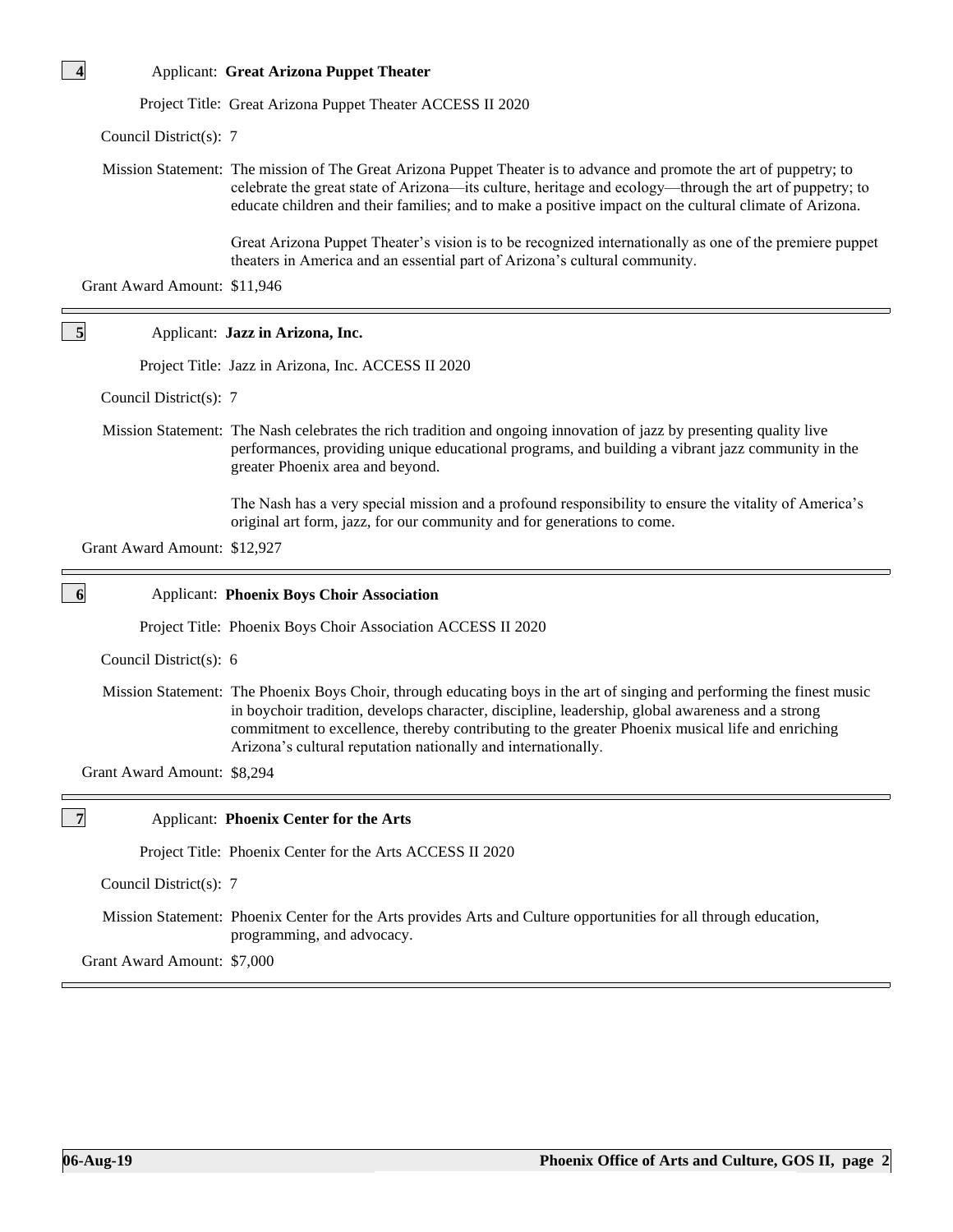### Applicant: **Phoenix Chamber Music Society**

Project Title: Phoenix Chamber Music Society ACCESS II 2020

Council District(s): 6

**8**

**9**

 Mission Statement: The Phoenix Chamber Music Society presents the finest chamber music by internationally acclaimed artists for audience enjoyment, community engagement, educational development and appreciation of the art form.

> Vision: To be a premiere organization presenting internationally-renowned chamber music artists to a wide and diverse audience while engaging and nurturing music students with unparalleled educational programs.

Winter Festival Vision: The Winter Festival is a celebration of its repertoire in all its forms and an opportunity, tried and tested, to explore and present the central canon of the repertoire for all combinations of instruments.

Grant Award Amount: \$8,123

#### Applicant: **Phoenix Children's Chorus**

Project Title: Phoenix Children's Chorus ACCESS II 2020

Council District(s): 7

 Mission Statement: Phoenix Children's Chorus fosters excellence in youth by facilitating artistic, musical, and cultural development through choral education and performance. We provide a professional environment in which a diverse community advances the talents, self-esteem, and life skills of its members. As global ambassadors, we develop a passion to enrich the world around us by creating perpetual supporters of the arts.

Grant Award Amount: \$12,731

#### Applicant: **Phoenix Chorale 10**

Project Title: Phoenix Chorale ACCESS II 2020

Council District(s): 7

 Mission Statement: The Grammy-winning Phoenix Chorale, most recently under the direction of Artistic Director Charles Bruffy, is regarded as one of the finest choral ensembles in the world. The 28-voice chorus has developed this reputation through live performances across North America, and a series of recordings treasured by music lovers and played by radio stations across the globe. Originally called the Bach & Madrigal Society of Phoenix, the Phoenix Chorale was founded in 1958 as a small study group of singers focusing on music of the Renaissance and Baroque periods. From 1990-2008, the choir was known as the Phoenix Bach Choir, and during that period the choir transitioned from a volunteer ensemble to a professional choir.

> The Phoenix Chorale aims to be the preeminent model for American choral music by redefining standards of excellence and its mission is to enrich life through excellence and distinction in choral artistry.

Grant Award Amount: \$11,127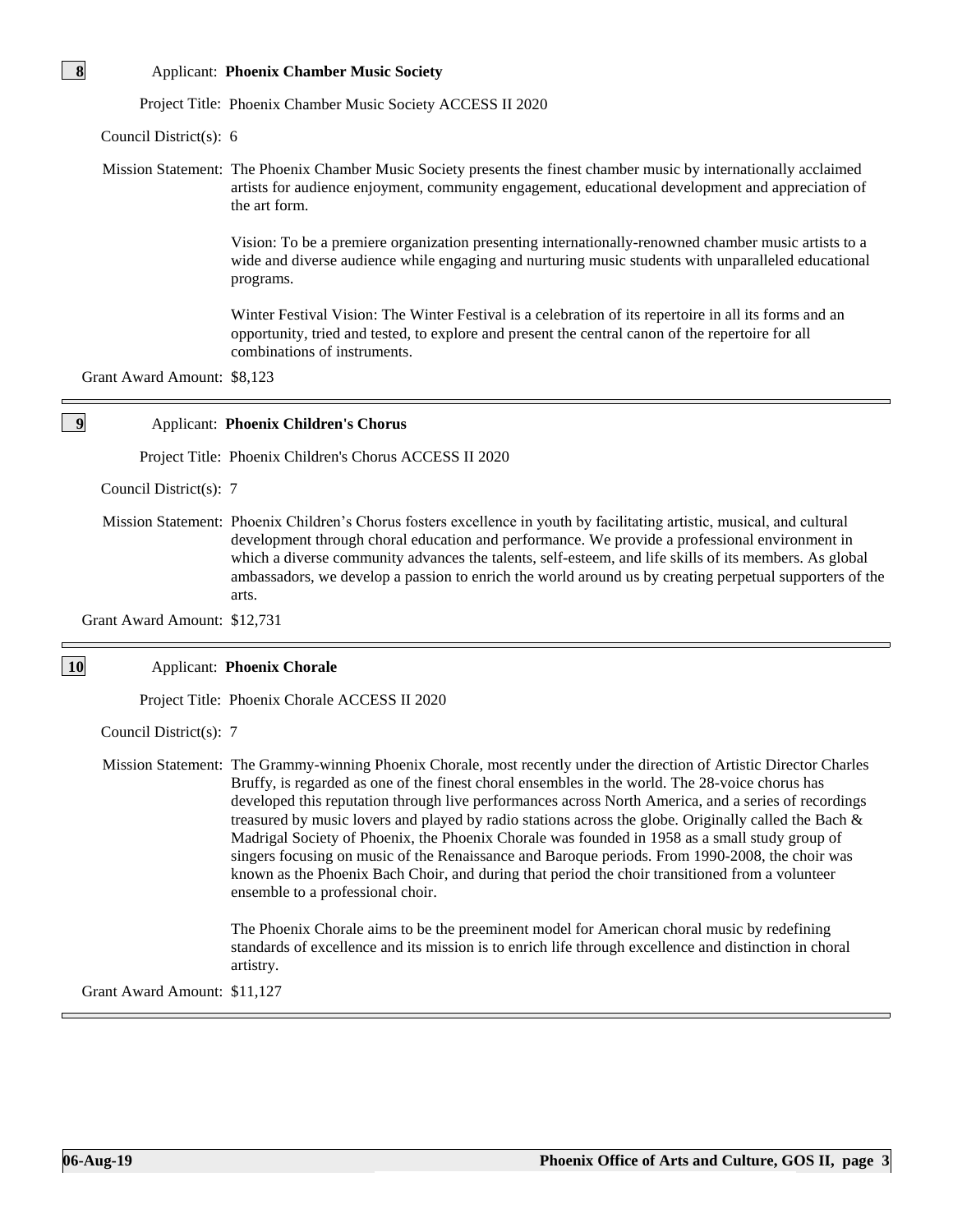| 11        |                              | <b>Applicant: Phoenix Conservatory of Music</b>                                                                                                                                                                                                                                                                                                                                                                                                                                                                                                                                                                                                                                                         |
|-----------|------------------------------|---------------------------------------------------------------------------------------------------------------------------------------------------------------------------------------------------------------------------------------------------------------------------------------------------------------------------------------------------------------------------------------------------------------------------------------------------------------------------------------------------------------------------------------------------------------------------------------------------------------------------------------------------------------------------------------------------------|
|           |                              | Project Title: Phoenix Conservatory of Music ACCESS II 2020                                                                                                                                                                                                                                                                                                                                                                                                                                                                                                                                                                                                                                             |
|           | Council District(s): 1       |                                                                                                                                                                                                                                                                                                                                                                                                                                                                                                                                                                                                                                                                                                         |
|           |                              | Mission Statement: The Phoenix Conservatory of Music's mission is to unleash the power of music by providing high<br>quality music education and experiences to students and families that is affordable and accessible. We<br>fill our mission by providing community education programs and classes, after school programs for at<br>risk populations, private music lessons, ensembles and a unique college preparatory program in<br>affiliation with the Berklee City Music Network.                                                                                                                                                                                                               |
|           |                              | Our vision is to: Be a leading provider in after school music education (with a focus in popular and<br>commercial music) in the greater Phoenix Area, Positively impact over 2,500 students every year in<br>programs that support excellence in student success, Provide access and opportunities for music<br>development experiences that will help make students college and career ready, Be a resource provider<br>and support school music programs in the greater Phoenix area, Be a national leader in creative youth<br>development.                                                                                                                                                         |
|           | Grant Award Amount: \$12,356 |                                                                                                                                                                                                                                                                                                                                                                                                                                                                                                                                                                                                                                                                                                         |
| <b>12</b> |                              | <b>Applicant: Phoenix Film Foundation</b>                                                                                                                                                                                                                                                                                                                                                                                                                                                                                                                                                                                                                                                               |
|           |                              | Project Title: Phoenix Film Foundation ACCESS II 2020                                                                                                                                                                                                                                                                                                                                                                                                                                                                                                                                                                                                                                                   |
|           | Council District(s): 6       |                                                                                                                                                                                                                                                                                                                                                                                                                                                                                                                                                                                                                                                                                                         |
|           |                              | Mission Statement: The Phoenix Film Foundation is dedicated to supporting and developing the artistic appreciation,<br>educational opportunities and growth of independent film within Arizona. The Foundation's primary<br>functions through its programs are to promote the exhibition of independent films and conduct<br>educational programs that teach the art of independent filmmaking, bringing new, emerging and<br>established voices in film to Arizona and its filmgoers.                                                                                                                                                                                                                  |
|           | Grant Award Amount: \$9,489  |                                                                                                                                                                                                                                                                                                                                                                                                                                                                                                                                                                                                                                                                                                         |
| <b>13</b> |                              | <b>Applicant: Phoenix Girls Chorus</b>                                                                                                                                                                                                                                                                                                                                                                                                                                                                                                                                                                                                                                                                  |
|           |                              | Project Title: Phoenix Girls Chorus A+CCESS II 2020                                                                                                                                                                                                                                                                                                                                                                                                                                                                                                                                                                                                                                                     |
|           | Council District(s): 4       |                                                                                                                                                                                                                                                                                                                                                                                                                                                                                                                                                                                                                                                                                                         |
|           |                              | Mission Statement: Founded in 1981, the international award winning Phoenix Girls Chorus (PGC) has delighted audiences<br>around Phoenix, nationally and internationally. The mission of the Phoenix Girls Chorus is to cultivate,<br>inspire, and empower young women to find their voice through world-class music education and<br>performance. Our alumni are young women who love the arts, value education and possess a global<br>awareness to transform their world. The goal of the Phoenix Girls Chorus is to empower young women<br>through leadership, community service, and music.<br>Our vision is to teach young women to be confident in making their voice heard. By joining together |
|           |                              | with other young women, PGC singers learn the value of the female voice both in music and in life.<br>They also learn the importance of using their voice to become leaders in their community who enact                                                                                                                                                                                                                                                                                                                                                                                                                                                                                                |

positive change. This is reinforced through leadership and community service opportunities that are

Grant Award Amount: \$11,878

incorporated into PGC programming.

 $\bar{L}$